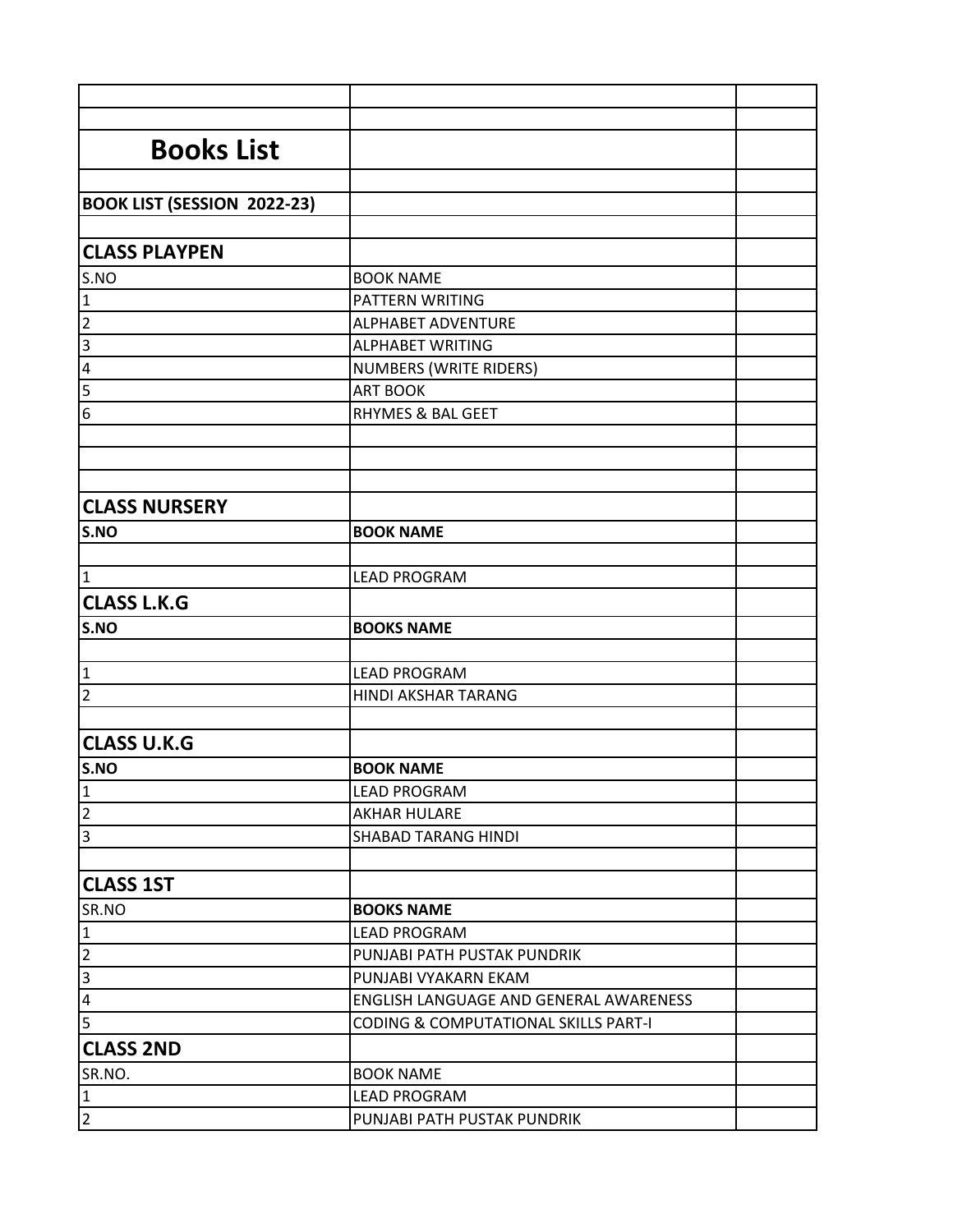| $\overline{3}$          | PUNJABI VYAKARAN EKAM                           |  |
|-------------------------|-------------------------------------------------|--|
| $\overline{a}$          | ENGLISH LANGUAGE AND GENERAL AWARENESS          |  |
| $\overline{5}$          | <b>CODING &amp; COMPUTATIONAL SKILLS PART-I</b> |  |
| <b>CLASS 3RD</b>        |                                                 |  |
| SR.NO                   |                                                 |  |
| $\mathbf{1}$            | <b>LEAD PROGRAM</b>                             |  |
| $\overline{2}$          | PUNJABI PATH PUSTAK PUNDRIK                     |  |
| $\overline{\mathbf{3}}$ | PUNJABI VYAKARAN EKAM                           |  |
| $\pmb{4}$               | ENGLISH LANGUAGE AND GENERAL AWARENESS          |  |
| $\overline{5}$          | <b>CODING &amp; COMPUTATIONAL SKILLS PART-I</b> |  |
| <b>CLASS 4TH</b>        |                                                 |  |
| SR <sub>NO</sub> .      | <b>BOOKS NAME</b>                               |  |
| $\mathbf{1}$            | <b>LEAD PROGRAM</b>                             |  |
| $\overline{2}$          | PUNJABI PATH PUSTAK PUNDRIK                     |  |
| $\overline{\mathbf{3}}$ | PUNJABI VYAKARAN EKAM                           |  |
| $\overline{4}$          | ENGLISH LANGUAGE AND GENERAL AWARENESS          |  |
| 5                       | <b>CODING &amp; COMPUTATIONAL SKILLS PART-I</b> |  |
| <b>CLASS 5TH</b>        |                                                 |  |
| SR. NO                  | <b>BOOKS NAME</b>                               |  |
| $\overline{1}$          | <b>LEAD PROGRAM</b>                             |  |
| $\overline{2}$          | PUNJABI PATH PUSTAK SARAB                       |  |
| $\vert$ 3               | PUNJABI VYAKARAN EKAM                           |  |
| $\overline{4}$          | ENGLISH LANGUAGE AND GENERAL AWARENESS          |  |
| 5                       | <b>CODING &amp; COMPUTATIONAL SKILLS PART-I</b> |  |
| <b>CLASS 6TH</b>        |                                                 |  |
| SR NO.                  | <b>BOOKS NAME</b>                               |  |
| $\overline{1}$          | LEAD PROGRAM FOR NCERT REFRENCE OF BOOK         |  |
| $\overline{2}$          | PUNJABI PATH PUSTAK SARAB                       |  |
| $\overline{3}$          | PUNJABI VYAKARAN EKAM                           |  |
| 4                       | ENGLISH LANGUAGE AND GENERAL AWARENESS          |  |
| 5                       | <b>CODING &amp; COMPUTATIONAL SKILLS PART-I</b> |  |
| <b>CLASS 7TH</b>        |                                                 |  |
| <b>SRNO</b>             | <b>BOOKS NAME</b>                               |  |
| $\mathbf 1$             | LEAD PROGRAM FOR NCERT REFRENCE OF BOOK         |  |
| $\overline{2}$          | PUNJABI PATH PUSTAK SARAB                       |  |
| $\overline{3}$          | PUNJABI VYAKARAN EKAM                           |  |
| $\overline{a}$          | ENGLISH LANGUAGE AND GENERAL AWARENESS          |  |
| $\overline{5}$          | <b>CODING &amp; COMPUTATIONAL SKILLS PART-I</b> |  |
| <b>CLASS 8TH</b>        |                                                 |  |
| SR <sub>NO</sub>        | <b>BOOKS NAME</b>                               |  |
| $\mathbf{1}$            | LEAD PROGRAM FOR NCERT REFRENCE OF BOOK         |  |
| $\mathbf 2$             | PUNJABI PATH PUSTAK SARAB                       |  |
| $\overline{3}$          | PUNJABI VYAKARAN EKAM                           |  |
| $\overline{a}$          | ENGLISH LANGUAGE AND GENERAL AWARENESS          |  |
| 5                       |                                                 |  |
|                         | <b>CODING &amp; COMPUTATIONAL SKILLS PART-I</b> |  |